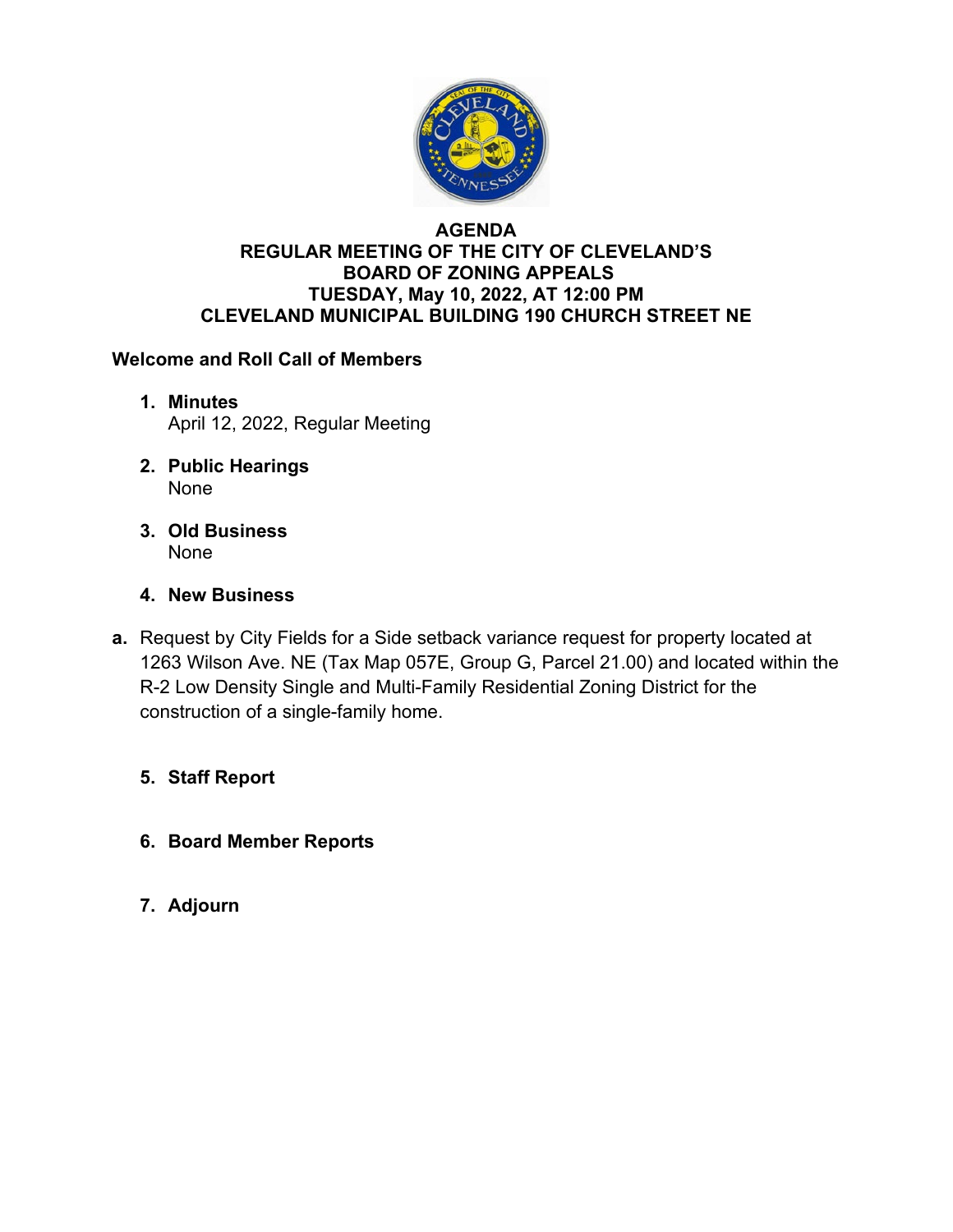

### **Staff Report Case 1: BZA 2022-12 1263 Wilson Avenue** (see **Appendix** for case materials)

### **May 10, 2022 City of Cleveland Board of Zoning Appeals**

| Applicant:                 | City Fields/Dustin Tommey                                            |
|----------------------------|----------------------------------------------------------------------|
| <b>Site Address:</b>       | 1263 Wilson Avenue                                                   |
| Tax Map:                   | 057E Q 021.00                                                        |
| Area:                      | $.14$ acres                                                          |
| <b>Current Zone:</b>       | R2 - Low Density Single and Multi-Family Residential                 |
| <b>Requested Variance:</b> | Request for side setback variance in northeast corner to<br>6.5 feet |
| Sewer/Water:               | <b>Yes</b>                                                           |
| <b>Council District:</b>   | District 2 - Bill Estes                                              |

### **PLANNING & DEVELOPMENT**

## **1.Site Zoning History**

The property is zoned R2 Low Density Single and Multi-Family Housing and is surrounded by R2 zoned properties. Many of the structures in this area were built in the 1920's or before.

# **2. Site Analysis**

The .14-acre site is located on and addressed to 1263 Wilson Ave. SE. The current side setback requirement is 10 feet. A side setback is request because of the tight lot widths and the lot narrowing towards the rear. The lot meets the minimum requirements for lot size.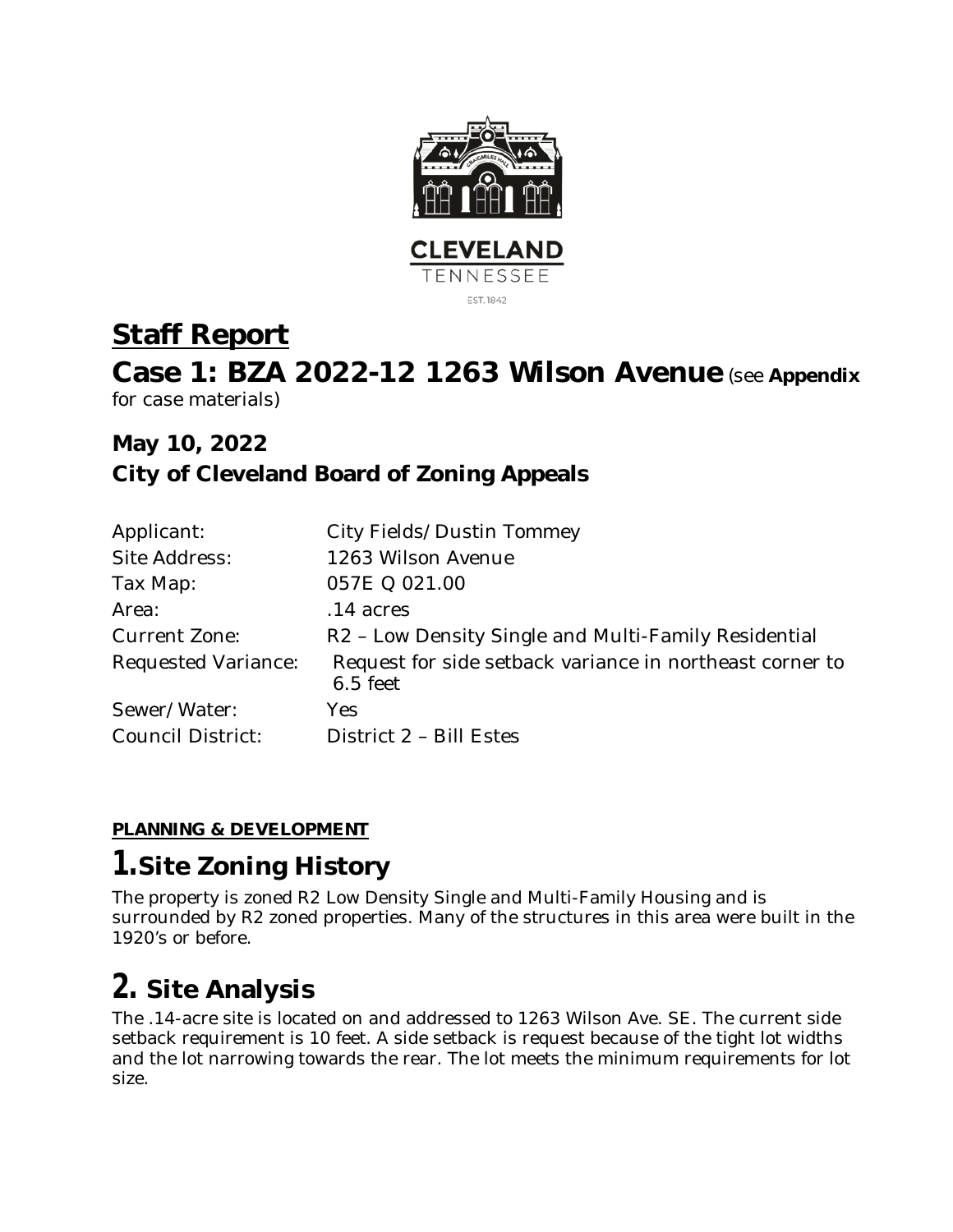# **3. Staff Findings**

The request is for a side setback reduction based on a couple factors. The Zoning Ordinance requires a minimum 10' side setback for primary structures. While this setback requirement is commonplace throughout the city and should remain in place, there are conditions met with this property which make approving a Variance legal with the guidelines given to local authorities by the State of Tennessee. City Fields is requesting the variance due to the shape of lot, which narrows towards the northeast corner. The 6.5' setback would be needed for this corner only. Lot widths are tight in this area which is common. The variance would still maintain the look and feel of the neighborhood.

## **4. Staff Recommendation**

## **APPROVE**

The requested side setback reduction is an effort by the applicant to maintain the community look to maintain character and provide new low to moderate income housing options. This request is a minimum request and provides the best result for the applicant and the community.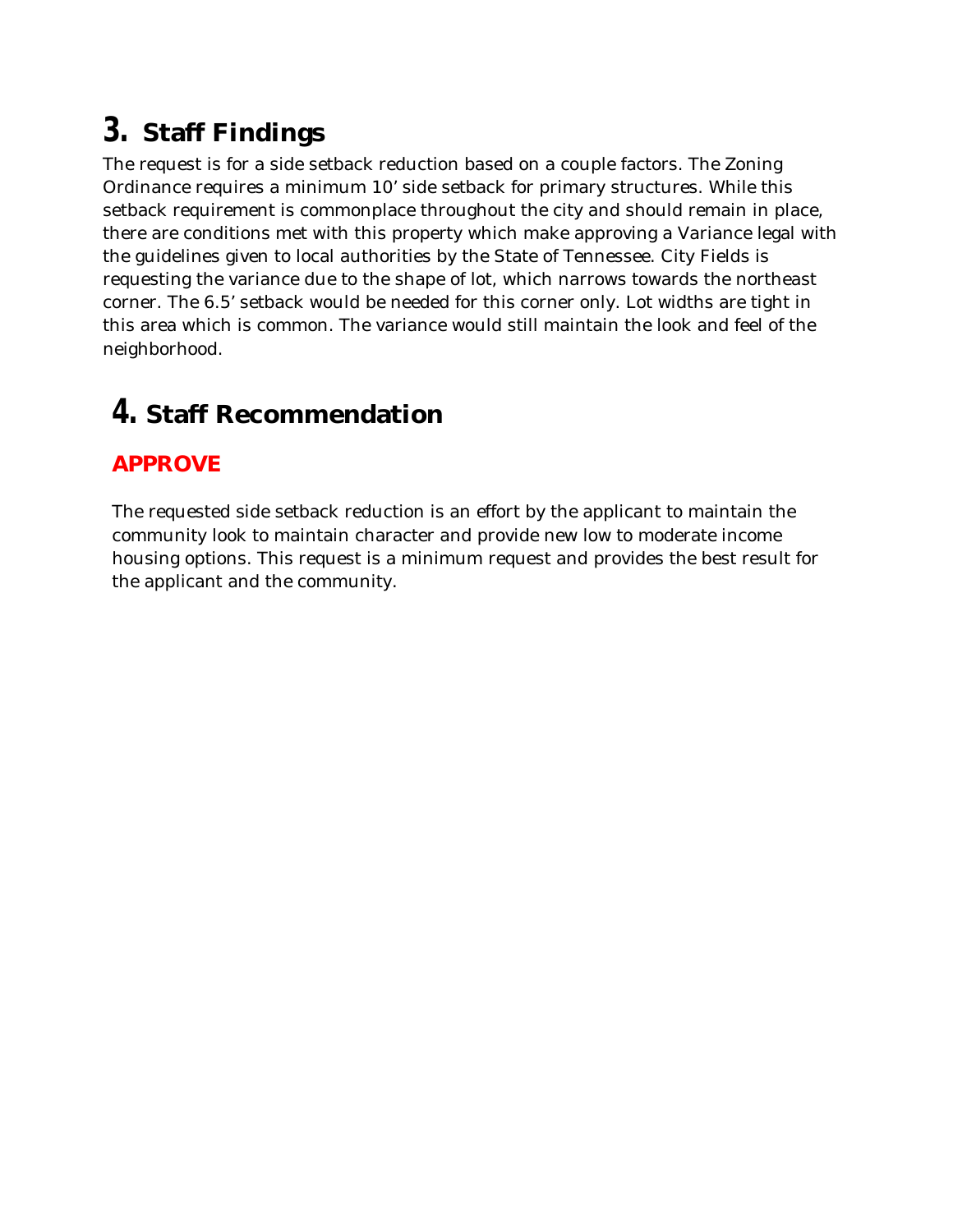# **APPENDIX SITE PHOTOS**

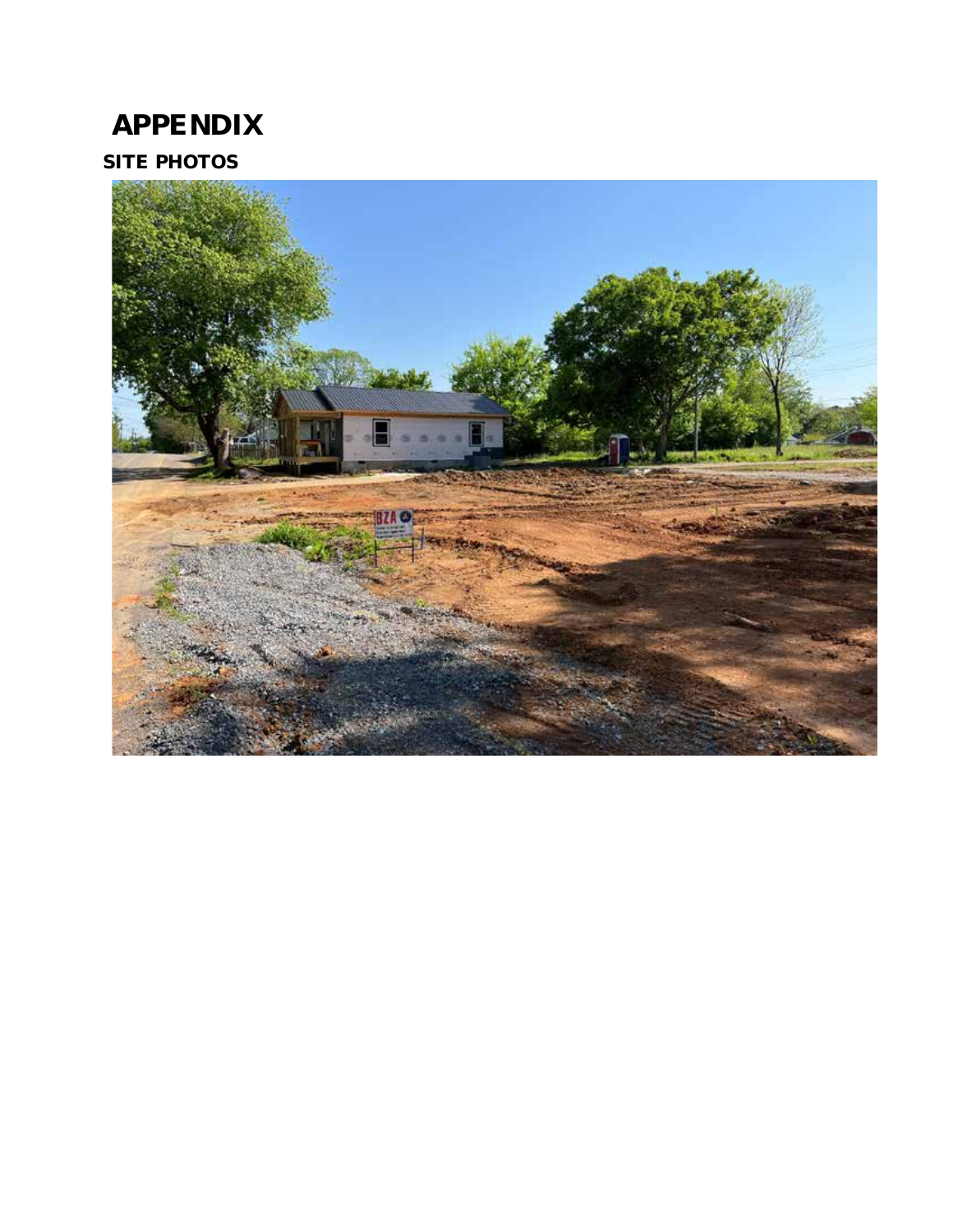